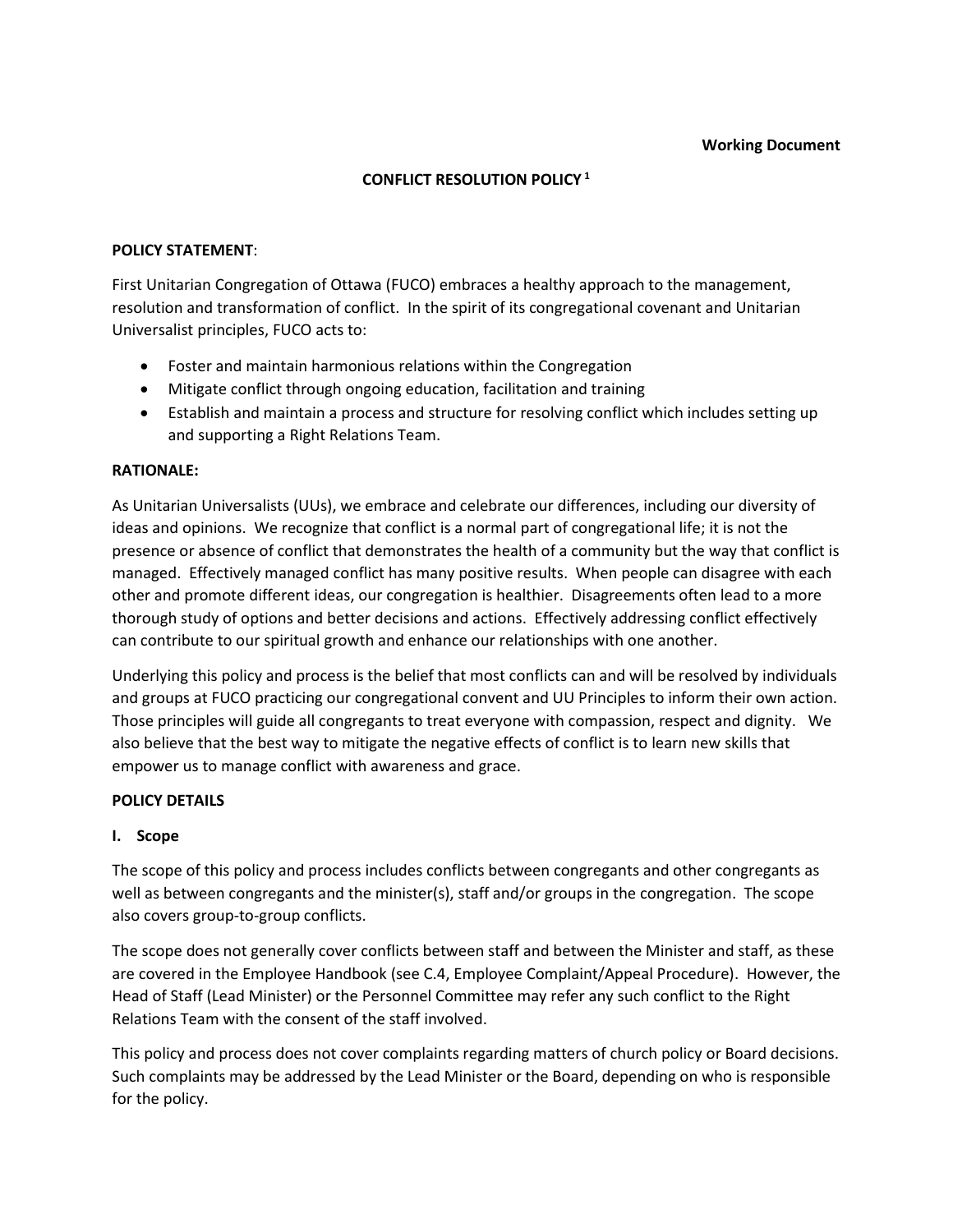Any issues involving sexual misconduct or potential illegal activity will be referred to the appropriate authorities.

This policy and process does not supersede authorities given to the Board.

# **II. Guidelines**

The guidelines that support this policy and process are:

A. Parties finding themselves in conflict should:

- Take responsibility upon themselves to resolve the conflict
- Seek guidance and support from the Right Relations Team as needed
- Use the conflict resolution process to mend relationships and provide healing
- Use conflict as an opportunity for spiritual growth.
- B. Persons asked to assist in resolving conflicts should:
	- Respect and offer compassion to all of the parties
	- Listen with an open mind
	- Approach the matters raised with impartiality
	- Explore the facts with care
	- Excuse themselves from matters in which they have an interest or bias
	- Utilize best practices in dealing with the parties and their conflict
	- Balance strict confidentiality and transparency with the safety of the parties in conflict and the Congregation
	- Refer individuals to the Spiritual Care Team or the Minister for spiritual care, counselling or other services as needed.

# **III. Right Relations Team**

To support implementation of this policy and process, FUCO will establish and maintain a Right Relations Team (RRT). This team will be made up of trained volunteers who, guided by the congregation's covenant, will provide ongoing education, training and support to the congregation in conflict management and resolution. Members of the RRT who have appropriate training, skills and experience will also be available to act as facilitators or mediators in the conflict resolution process.

The Spiritual Care Coordinator will act as an advisor and resource to the team.

# **IV. The Conflict Resolution Process**

The conflict resolution process consists of two levels. When a conflict arises, the process is to employ the lowest level of action needed to resolve the conflict. Through the process, all relevant persons, including members of the Right Relations Team, will be treated with respect and compassion consistent with the congregational covenant and UU principles.

Level 1: We Work It Out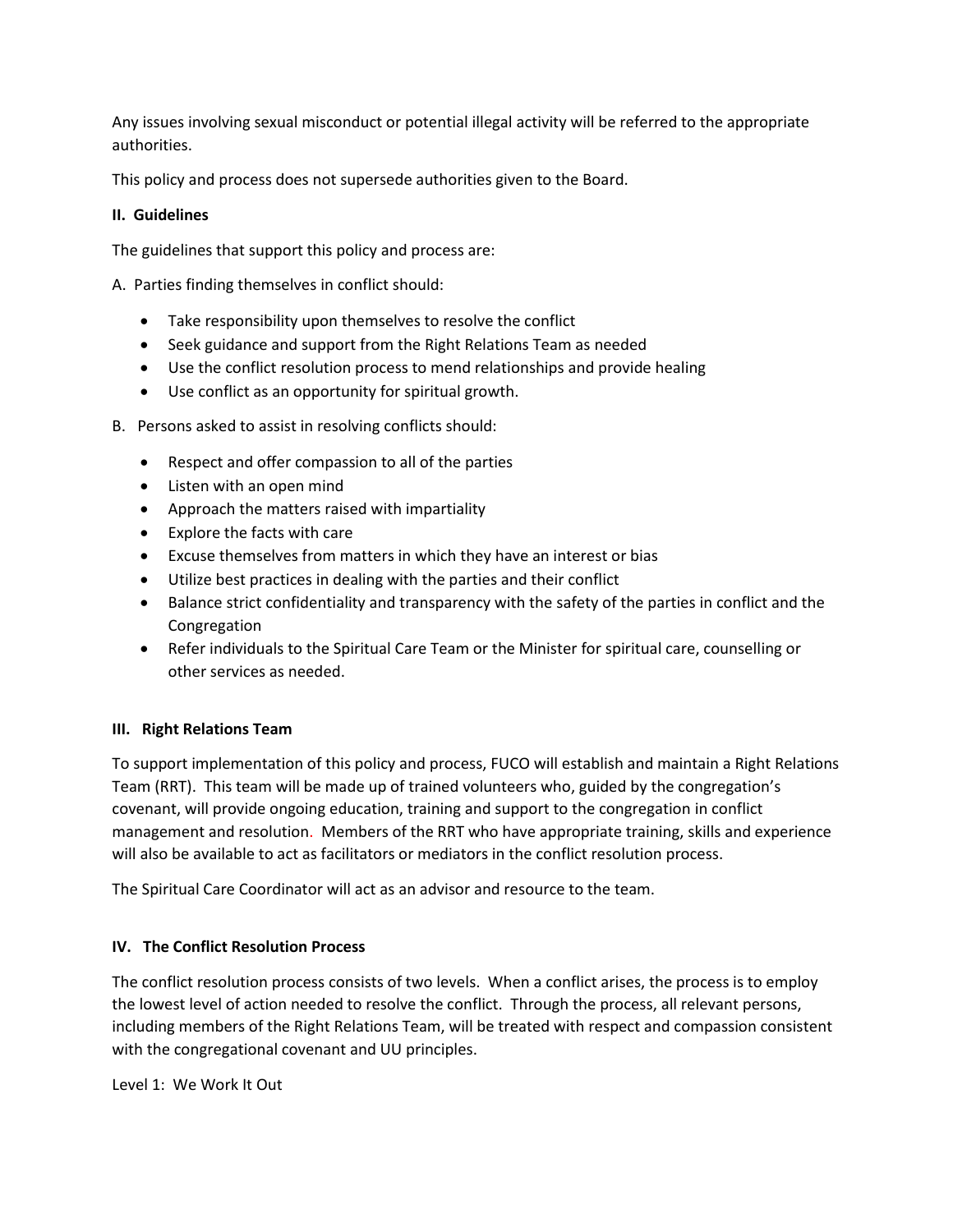The expectation is that the vast majority of conflicts will be resolved at this level. At this level, conflict is resolved directly by the people involved, without external intervention. In many instances, this will be achieved by utilizing the knowledge, skills and abilities obtained through the Right Relations Team's education and training efforts.

Level 2: We Need Help (Facilitated or Mediated Process)

Assistance from the Right Relations Team may be requested.

- a. A confidential request may be made directly to the Right Relations Team (RRT) or through the Minister. Such request may be made by:
	- i. a written request delivered confidentially to a RRT member,
	- ii. electronic submission to a RRT member via email,
	- iii. telephoning a RRT member, or
	- iv. an in-person meeting with a RRT member.
- b. The RRT will review the request, determine if it is within the scope of this policy, meet with the requestor, and where appropriate, conduct preliminary fact gathering.
- c. For each request received, the RRT will endeavor to recommend next steps. Options include:
	- i. Coaching One or both parties may benefit from the help of a person experienced with conflict resolution to help them gain additional skills or techniques to resolve the situation themselves.
	- ii. Facilitated Discussion In some instances, parties may simply wish to have a third party lead a conversation for the purpose of assisting parties in understanding each other and the issues, and potentially reaching resolution.
	- iii. Mediation: Mediation is a voluntary process that seeks to focus on parties' willingness to solve the conflict rather than finding out if someone is at fault, meeting initially individually with the parties involved. Since it is a collaborative effort between the parties in conflict, the mediation process helps the parties clarify misunderstandings and improve communication. With the aid of the mediator, the parties themselves determine the resolution. There is no guarantee of a resolution, nor will a solution be imposed.

 Members of the RRT who have appropriate training and skills in mediation will normally act to facilitate discussions or act as mediators. Where deemed necessary, the Right Relations Team may with the consent of the parties involved seek an external mediator, coach and/or facilitator. The RRT may recommend that the parties share any costs involved.

# **V. Confidentiality**

Without the express approval of all parties, the Right Relations Team, facilitators, mediators and any other individuals involved shall not disclose the content or substance of matters brought to it unless disclosure is reasonably believed to be necessary to avoid physical or substantial financial harm, or is required by law. Care will be taken to respect confidentiality in ongoing correspondence during the process (including emails). All notes and email communications will be destroyed following completion of the conflict resolution process.

The RRT may prepare a report on the nature of the conflict and how the conflict was resolved. Reports will respect the confidentiality of the parties involved. These reports will help future members of the